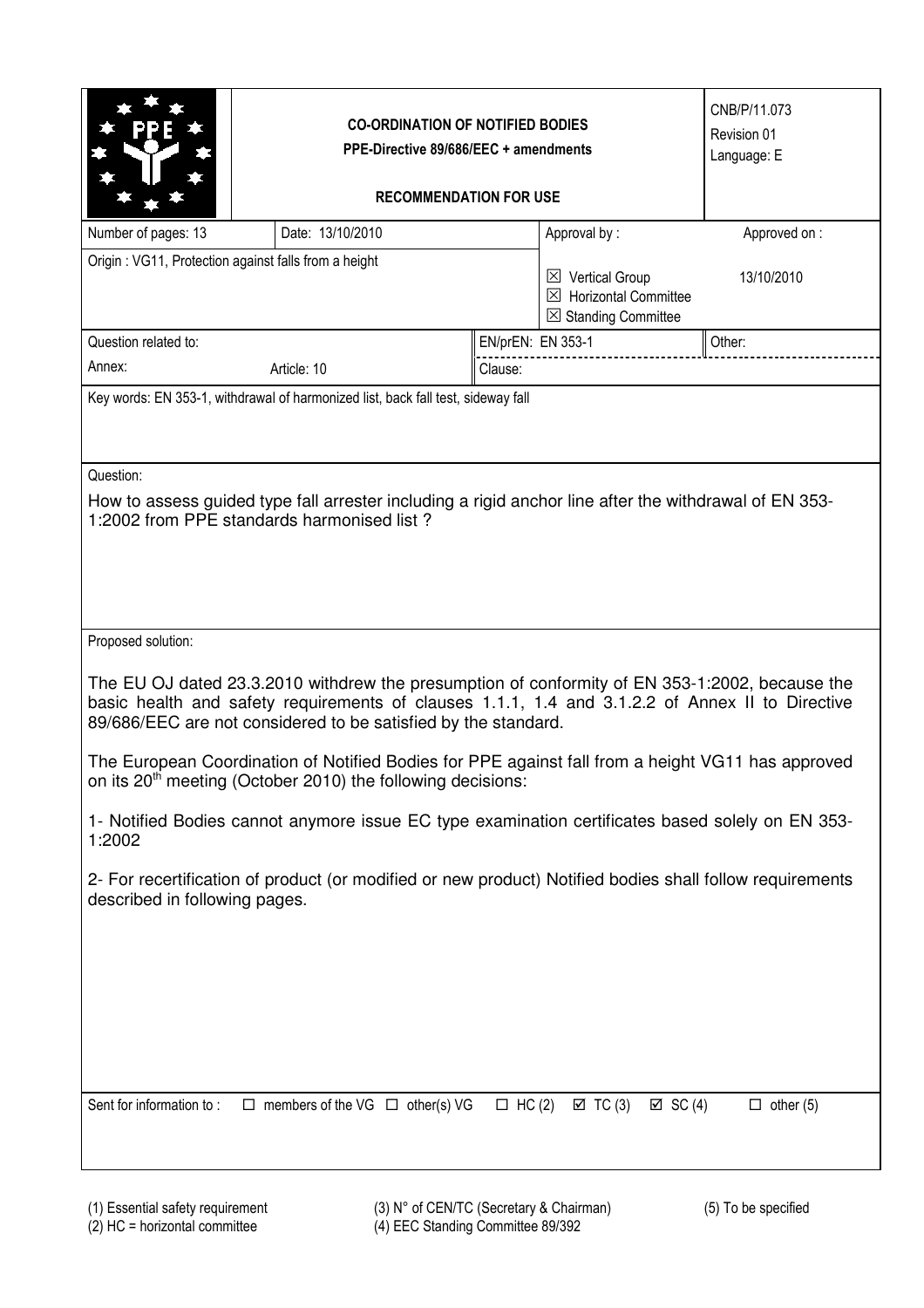# **Requirements and test procedure for Guided type fall arresters including a rigid anchor line**

## **Preliminary remarks:**

1- All requirements of EN 353-1:2002 have to be applied

2- Applicable articles coming from prEN 353-1:2008 listed in the table are detailed after the table on annexe 1 3- Applicable articles coming from CEN/TC160/WG2 N446 listed in the table are detailed after the table on annexe 2

| Design, ergonomics, material and construction                                                                                                                               |                        |                                |                                |  |  |
|-----------------------------------------------------------------------------------------------------------------------------------------------------------------------------|------------------------|--------------------------------|--------------------------------|--|--|
|                                                                                                                                                                             | EN 353-1:2002          | <b>From</b><br>prEN 353-1:2008 | <b>From</b><br>WG2 N446 report |  |  |
| General                                                                                                                                                                     | 4.1 and 4.2            | 4.1                            |                                |  |  |
| <b>End Stop A</b><br>The guided type fall arrester does not<br>become detached unintentionally                                                                              |                        | 4.1.2<br>5.1                   |                                |  |  |
| <b>End Stop B</b><br>Has to stop the gtfa under load                                                                                                                        |                        | 4.1.2<br>5.1                   |                                |  |  |
| <b>End Stops</b><br>Shall be designed so that they may only be<br>opened by deliberate manual action                                                                        |                        | 4.1.2<br>5.1                   |                                |  |  |
| <b>Connecting Element(s)</b><br>Shall be permanently attached to the guided<br>type fall arrester                                                                           |                        | 4.1.2<br>5.1                   |                                |  |  |
| <b>Guided type fall arrester</b><br>Shall be capable of accompanying the user<br>during upward and downward changes of<br>position without requiring manual<br>intervention |                        | 4.1.2<br>5.1                   |                                |  |  |
|                                                                                                                                                                             | Locking                |                                |                                |  |  |
|                                                                                                                                                                             | EN 353-1:2002          | <b>From</b><br>prEN 353-1:2008 | <b>From</b><br>WG2 N446 report |  |  |
| General                                                                                                                                                                     | 4.3<br>5.1             |                                |                                |  |  |
|                                                                                                                                                                             | <b>Static strength</b> |                                |                                |  |  |
|                                                                                                                                                                             | EN 353-1:2002          | <b>From</b><br>prEN 353-1:2008 | <b>From</b><br>WG2 N446 report |  |  |
| <b>Energy absorber preloading</b>                                                                                                                                           |                        | 4.2.1<br>5.2.2                 |                                |  |  |
| General<br>Rigid anchor line with the guided type fall<br>arrester                                                                                                          | 4.4<br>5.2             | 4.2.2.1<br>5.2.2               |                                |  |  |
| Non metallic materials                                                                                                                                                      |                        | 4.2.2.2<br>5.2.3               |                                |  |  |
| Wire rope systems where the dynamic load<br>on the top anchor exceeds 6kN                                                                                                   |                        | 4.2.2.3<br>5.2.4               |                                |  |  |
| Lateral strength on the guided type fall<br>arrester                                                                                                                        |                        | 4.2.2.4<br>5.2.5               |                                |  |  |
| End stop A                                                                                                                                                                  |                        | 4.2.3.1<br>5.2.6.1             |                                |  |  |
| End stop B                                                                                                                                                                  |                        | 4.2.3.2<br>5.2.6.2             |                                |  |  |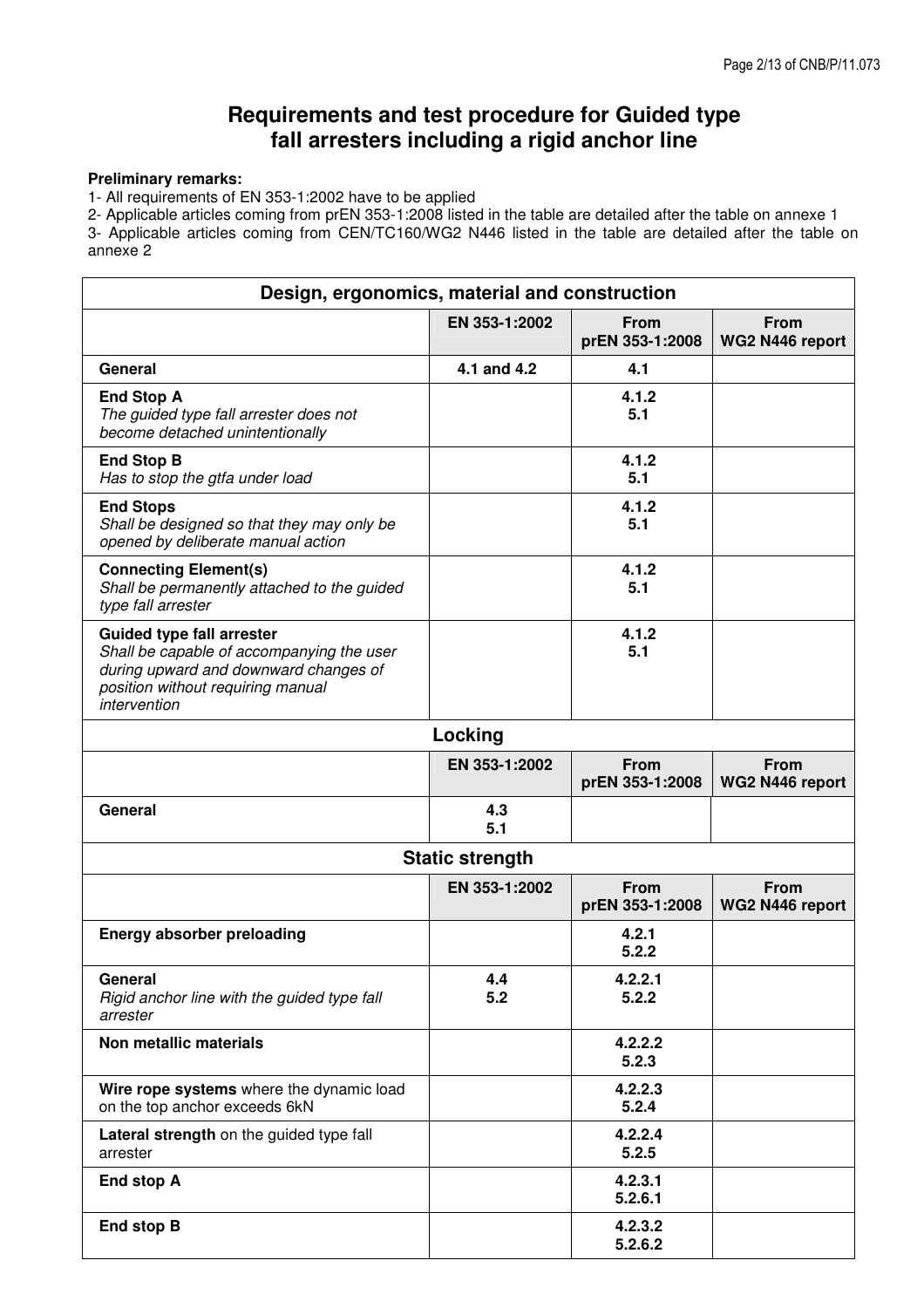| <b>Dynamic performance</b>                                                                                                         |                             |                                |                                |  |  |  |
|------------------------------------------------------------------------------------------------------------------------------------|-----------------------------|--------------------------------|--------------------------------|--|--|--|
|                                                                                                                                    | EN 353-1:2002               | <b>From</b><br>prEN 353-1:2008 | <b>From</b><br>WG2 N446 report |  |  |  |
| <b>Performance test</b>                                                                                                            | 4.5<br>5.3                  |                                |                                |  |  |  |
| <b>Cold conditions test</b>                                                                                                        |                             | 4.3.1<br>5.3.2                 |                                |  |  |  |
| Orientation of the rigid anchor line                                                                                               |                             | 4.3.2<br>5.3.3                 |                                |  |  |  |
| <b>Dynamic strength</b>                                                                                                            |                             |                                |                                |  |  |  |
|                                                                                                                                    | EN 353-1:2002               | <b>From</b><br>prEN 353-1:2008 | <b>From</b><br>WG2 N446 report |  |  |  |
| End stop B<br>Has to stop the guided type fall arrester<br>during a fall                                                           |                             | 4.4<br>5.4.2                   |                                |  |  |  |
| <b>Min Distance</b><br>to address the influence of the posture of the<br>user above the guided type fall arrester                  |                             |                                | $1 - Dmin$                     |  |  |  |
| <b>Max Distance</b><br>to address the increase of the distance<br>between the anchor line and the centre of<br>gravity of the user |                             |                                | $2 - Dmax$                     |  |  |  |
| <b>Fall Back</b><br>to address the backward fall scenario                                                                          |                             |                                | $3 - FB$                       |  |  |  |
| <b>Sideway fall</b><br>to address the sideway fall scenario                                                                        |                             |                                | $4 - SW$                       |  |  |  |
|                                                                                                                                    | <b>Corrosion Resistance</b> |                                |                                |  |  |  |
|                                                                                                                                    | EN 353-1:2002               | From<br>prEN 353-1:2008        | <b>From</b><br>WG2 N446 report |  |  |  |
| General                                                                                                                            | 4.6<br>5.4                  |                                |                                |  |  |  |
| <b>Marking</b>                                                                                                                     |                             |                                |                                |  |  |  |
|                                                                                                                                    | EN 353-1:2002               | From<br>prEN 353-1:2008        | From<br>WG2 N446 report        |  |  |  |
| <b>General Requirements</b>                                                                                                        | 4.7<br>6                    |                                |                                |  |  |  |
| Correct orientation of the guided type fall<br>arrester                                                                            |                             | 4.5<br>6                       |                                |  |  |  |
| Model and type/identification mark                                                                                                 |                             | 4.5<br>6                       |                                |  |  |  |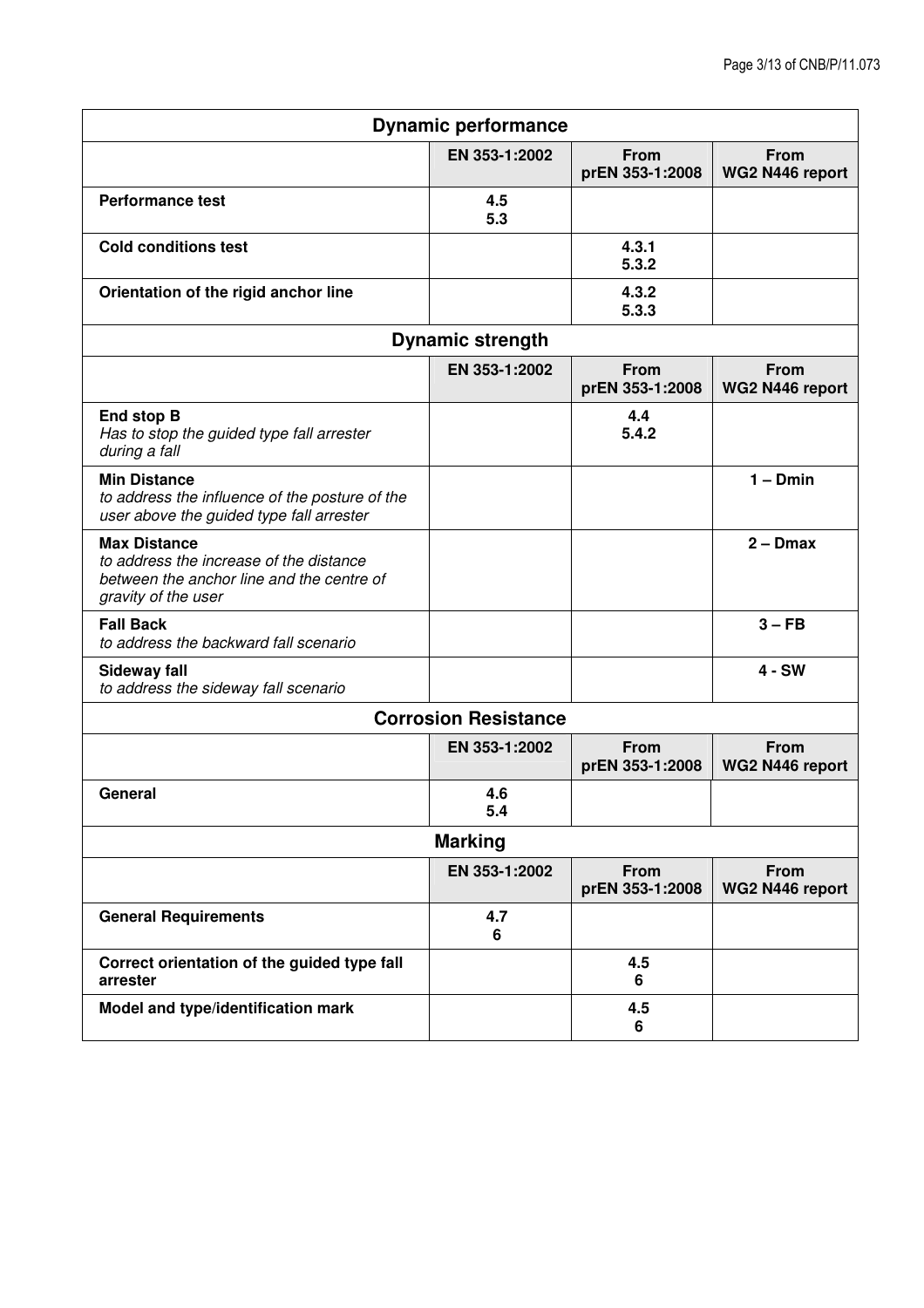| Information supplied by the manufacturer                              |               |                                |                                |  |  |
|-----------------------------------------------------------------------|---------------|--------------------------------|--------------------------------|--|--|
|                                                                       | EN 353-1:2002 | <b>From</b><br>prEN 353-1:2008 | <b>From</b><br>WG2 N446 report |  |  |
| <b>General Requirements</b>                                           | 4.7           |                                |                                |  |  |
| General                                                               |               | 4.5<br>7.1                     |                                |  |  |
| Storage, cleaning, maintenance,<br>servicing, disinfection, packaging |               | 4.5<br>7.1<br>8                |                                |  |  |
| Instruction for installation                                          |               | 4.5<br>7.2                     |                                |  |  |
| Instruction for use                                                   |               | 4.5<br>7.3                     |                                |  |  |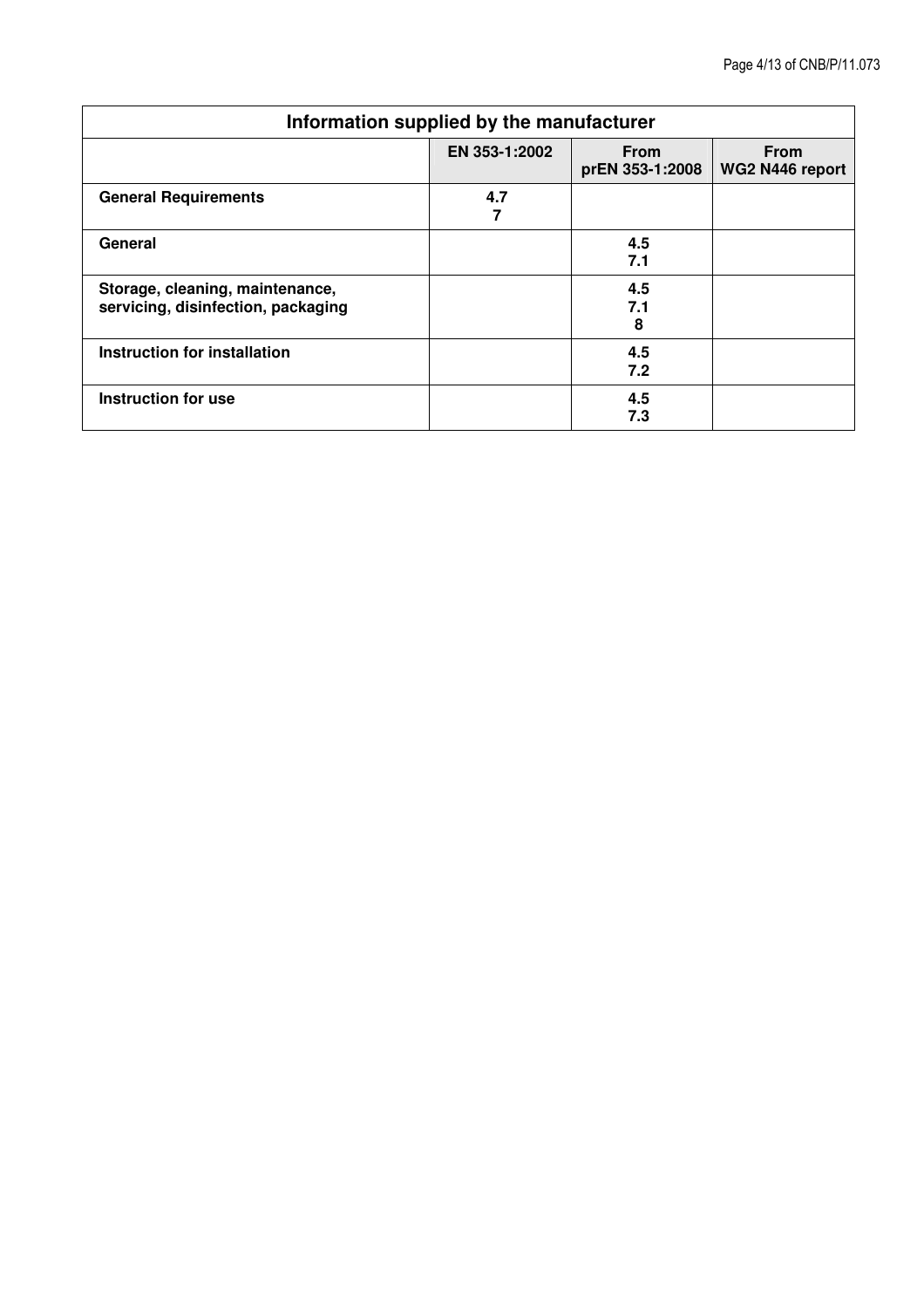## **ANNEX 1**

## **Relevant requirements and test methods of prEN 353-1:2008 with WG2 up-dates**

## **3 Terms and definitions**

#### **3.10 - stop type A**

 stop device fitted to the rigid anchor line to prevent the guided type fall arrester from passing the device unintended during ascent or descent

#### **3.11 - stop type B**

stop fitted to the rigid anchor line to prevent the guided type fall arrester from passing the device unintended in a fall

#### **3.12 - maximum rated load**

maximum mass of the person, including tools and equipment carried, as specified by the manufacturer

## **4 Requirements**

#### **4.1 Materials and construction**

#### **4.1.1 Materials**

- **4.1.1.1** A rigid anchor line shall be a rail or a wire rope. The material of a rigid anchor line made from wire rope shall be steel and its minimum diameter shall be 8 mm.
- **4.1.1.2** Wire ropes that are not made from stainless steel shall be galvanized in accordance with ISO 2232. NOTE Manufacturers of guided type fall arresters including a rigid anchor line should be aware that stainless steel can be susceptible to pitting and stress corrosion cracking where chloride levels are high.
- **4.1.1.3** Where a ferrule is used in a termination, it shall be made from ductile metallic material.
- **4.1.1.4** Fibre ropes, webbing and sewing threads shall be made from virgin filament of multifilament synthetic fibres, suitable for their intended use. The braking tenacity of the synthetic fibres shall be known to be at least 0,6 N/tex.
- **4.1.1.5** Materials used in the guided type fall arrester, including a rigid anchor line, which may come into contact with the skin of the user, shall not be known to cause irritating or sensitization effects during intended use.
- **4.1.1.6** When checked in accordance with 5.1, the guided type fall arrester, including a rigid anchor line, shall have no sharp edges and burrs that may cause injury to the user.

#### **4.1.2 Construction**

- **4.1.2.1** The anchor line shall be so designed that it prevents any unintentional separation of the guided type fall arrester from the rigid anchor line.
- **4.1.2.2** The connecting element(s) shall be permanently attached to the guided type fall arrester.
- **4.1.2.3** A guided type fall arrester shall be capable of accompanying the user during upward and downward changes of position without requiring manual intervention.
- **4.1.2.4** If the guided type fall arrester is equipped with any load-bearing element made from textiles, the guided type fall arrester shall have a means of protection against environmental influences (e.g. the guided type fall arrester is removable from the rigid anchor line by the user).
- **4.1.2.5** When a guided type fall arrester includes non-metallic elements, e.g. an energy absorber, these elements (including extremities) shall be fully protected against abrasion.
- **4.1.2.6** If the guided type fall arrester is removable by the user from the rigid anchor line, other than by removing it from the ends of the anchor line, the guided type fall arrester or the rigid anchor line shall be so designed that the guided type fall arrester can only be detached by at least two consecutive deliberate manual actions.
- **4.1.2.7** End stops shall be designed so that they may only be opened by deliberate manual action.
- **4.1.2.8** Connectors used in or as a connecting element shall conform to EN 362.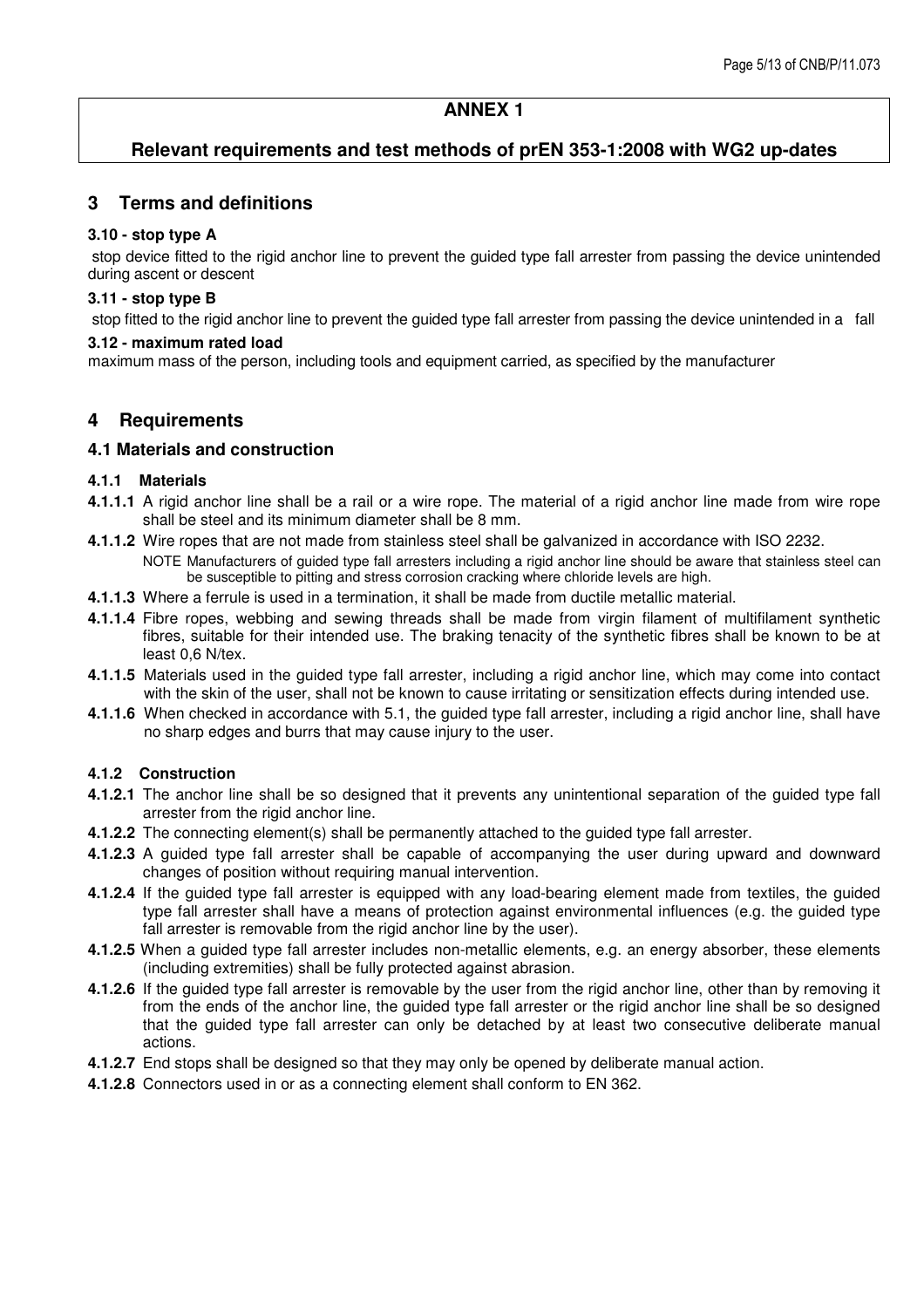## **4.2 Static strength**

#### **4.2.1 Energy absorber preloading**

If any part of the guided type fall arrester including the rigid anchor line is fitted with an energy absorber then the energy absorber shall be tested in accordance with 5.2.2. The permanent extension caused by activation of an energy absorber after pre-loading with 2 kN shall not be greater than 50 mm (value to be updated depending on WG2 decision)

#### **4.2.2 Guided type fall arrester including rigid anchor line**

- **4.2.2.1** When tested in accordance with 5.2.2, the rigid anchor line with the attached guided type fall arrester shall sustain a force of  $(15 + \binom{0.2}{0}$  kN.
- **4.2.2.2** If any load-bearing element of the rigid anchor line e.g; energy absorber is made from non-metallic materials, then those parts shall sustain a force of  $(22<sup>+0,2</sup>)$  kN when tested in accordance with 5.2.3. If the guided type fall arrester remains permanently connected to the rigid anchor line, includes non-metallic load bearing elements and cannot be stored in accordance with the information supplied by the manufacturer, non metallic elements shall also sustain a force of  $(22<sup>+0.2</sup>)$  kN when tested in accordance with 5.2.3 (if the guided type fall arrester can be removed it shall sustain a load of 15kN).
- NOTE The synthetic materials may be tested as part of the total system or be isolated from the metallic parts.
- **4.2.2.3** For rigid anchor lines made from wire rope that have been tested in accordance with 5.2.4 and have a peak load at the top anchor greater than 6 kN, the wire rope and all other elements from the top of the anchor line e.g. an energy absorber, but excluding the guided type fall arrester, shall be tested in accordance with 5.2.4 and shall hold a load of 2,5 times  $(10^{-10.2})$  kN that maximum peak recorded load
- **4.2.2.4** When tested in accordance with 5.2.5 the rigid anchor line with the attached guided type fall arrester shall sustain a force of 1 (0, +0,2) kN without releasing the guided type fall arrester. After the test the rigid anchor line shall not present a permanent deformation such that the normal functioning of the guided type fall arrester is impaired

Comment: objective is to avoid guided type fall arrester to be detached from the rigid anchor line with a lateral movement

#### **4.2.3 End stops**

- **4.2.3.1** When tested in accordance with 5.2.6.1, stops type A shall hold a load of  $(2^{+0.2}_{0.0})$  kN (deformation is acceptable).
- **4.2.3.2** When tested in accordance with 5.2.6.2, stops type B shall hold a load of  $(12<sup>+0.2</sup>)$  kN. (deformation is acceptable)

## **4.3 Dynamic performance**

#### **4.3.1 Cold conditions test**

The guided type fall arrester shall be conditioned in accordance with 5.3.2 at the coldest temperature claimed by the manufacturer and tested in accordance with article 5.3 of EN 353-1:2002. The test mass shall be equivalent to the maximum rated load, with a tolerance on the mass of  $($  +  $^{2\%}_{0})$  kg and a minimum of 100 ( $^{+2}_{0}$ ) kg. The mass shall be held clear of the ground and the arrest distance H shall not exceed 1 m

#### **4.3.2 Orientation of the rigid anchor line**

Where the manufacturer claims that the rigid anchor line can be used at angles/deviations greater than 1° from the vertical, the guided type fall arrester shall be tested in accordance with 5.3.3. Individual tests shall be carried out for the backward angle, the sideways angle, and the combination of both, if both are permitted, up to the maximum angle as recommended by the manufacturer. The test mass shall be held clear of the ground and the vertical arrest distance H shall not exceed 1 m. The test mass shall be equivalent to the maximum rated load, with a minimum of 100 kg and a tolerance of  $({}^{+2\%}_{0})$  kg.

Note : limit the orientation test to vertical or at least to maximum angle(s) for which the EN 353-1:2002 requirement can be met (instruction for installation shall conform).

#### **4.4 Dynamic strength on end stop type B**

When tested in accordance with 5.4 with a test mass equivalent to the maximum rated load, with a tolerance on the mass of ( $12\%$ ) kg, and a minimum of (100 $10$ ) kg, the guided type fall arrester shall retain the test mass on the rigid anchor line.

#### **4.5 Marking and information**

Marking of the guided type fall arrester including a rigid anchor line shall be in accordance with clause 6. Information shall be supplied with the guided type fall arrester including a rigid anchor line in accordance with clause 7.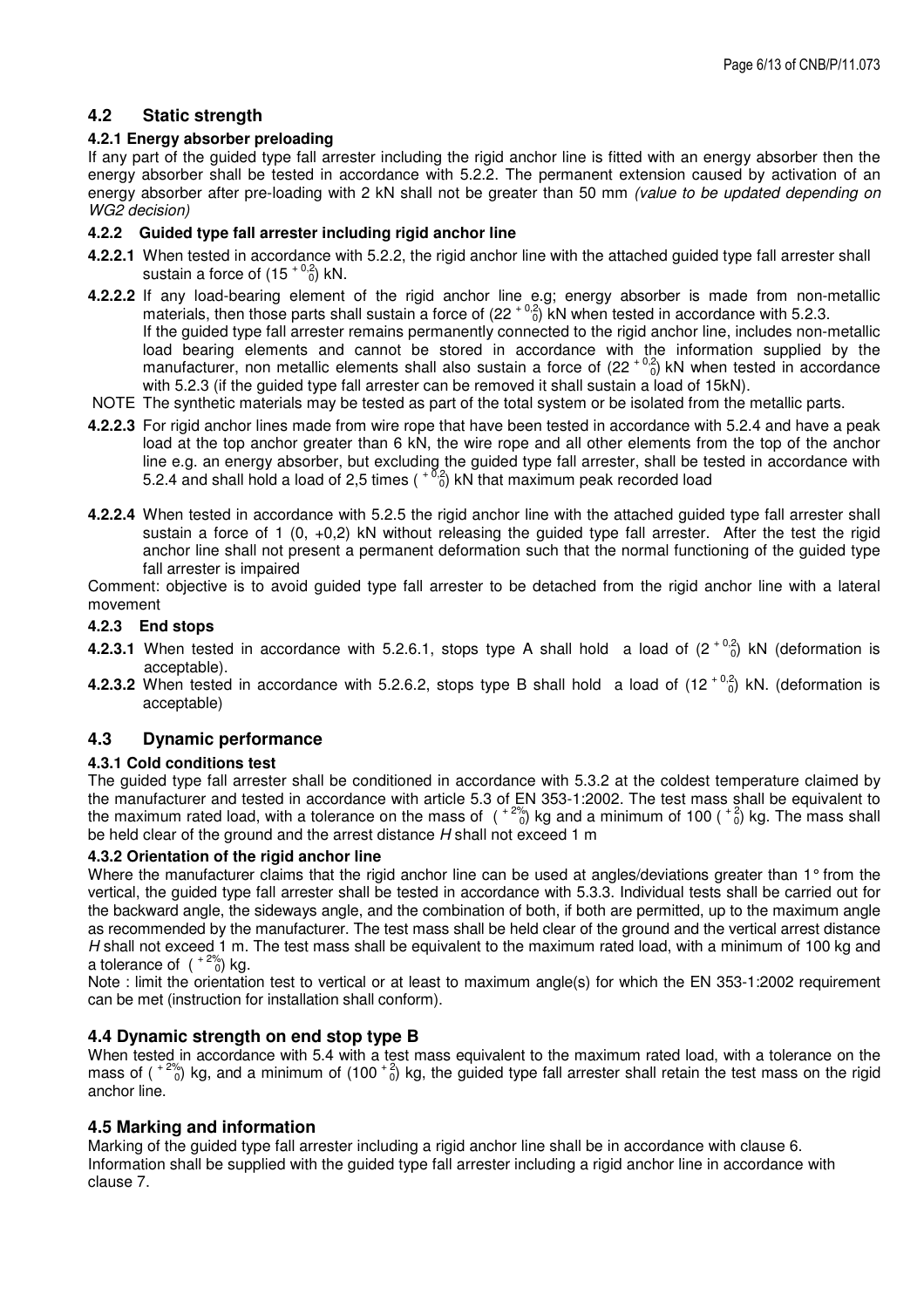## **5 Test methods**

## **5.1 General examination of material and construction**

5.1.1 Confirm by reference to appropriate documentation accompanying the guided type fall arrester including a rigid anchor line and by normal or corrected vision and/or tactile examination and/or by measurement of the guided type fall arrester including a rigid anchor line that they conform to 4.1.1, 4.1.2.2, 4.1.2.5, 4.1.2.7. If necessary to examine internal components, dismantle the component.

5.1.2 Install a specimen of rigid anchor line (including a joint if the anchorage line is a rail, intermediate bracket if applicable) and the guided type fall arrester to verify 4.1.2.1, 4.1.2.3, 4.1.2.4, 4.1.2.6.

## **5.2 Static test**

#### **5.2.1 Apparatus**

The static strength test apparatus shall conform to 4.1 of EN 364:1992.

#### **5.2.2 Guided type fall arrester including rigid anchor line**

Install the specimen of rigid anchor line (including a joint if the anchorage line is a rail) and the guided type fall arrester in the test machine such that the test force is applied simultaneously to the rigid anchor line (and joint, if the rigid anchor line is a rail), and the guided type fall arrester. Submit these to the specified static test force in the direction of loading, in the event of a fall, for a period of  $(3 + 0.25)$  min.

#### **5.2.3 Non-metallic materials**

Install the specimen in the test machine. Submit to the specified static test force in the direction of loading, in the event of a fall, for a period of  $(3 + \binom{0.25}{0})$  min.

#### **5.2.4 Wire rope systems where the dynamic load on the top anchor exceeds 6 kN**

Install the specimen of rigid anchor line made from wire rope, including all other elements from the top of the anchor line, in the test machine such that the test force is applied simultaneously to the rigid anchor line and components. Submit these to the specified static test force for a period of  $(3^{+0.25}_{-0.0})$  min.

#### **5.2.5 Lateral strength on the guided type fall arrester**

For a rigid anchor line made from rail, position the guided type fall arrester between two structural anchors , at least 1 m from one of the structural anchors . Apply the test force to the attachment element of the guided type fall arrester in a orthogonal direction to the working axis in order to obtain the maximum torque moment and maintain the force for a period of  $(3 0/+0.25)$  min.

Repeat the test, with the guided type fall arrester positioned at a joint, if applicable.

Repeat the test, with the guided type fall arrester positioned at a structural anchor.

For a rigid anchor line made from wire rope, carry out the test at an intermediate bracket, if applicable.

Comment: it is suggested that side way static test is unuseful on wire rope as the guide type fall arrester would rotate

#### **5.2.6 End stops**

#### **5.2.6.1** Method for end stops type A

Install the specimen of rigid anchor line including the end stop type A, and the guided type fall arrester in the test machine. Set the guided type fall arrester in the unlocked mode and position it below the end stop type A. Apply the specified static test force to the guided type fall arrester via its connecting element such that the force is also applied to the end stop type A for  $(3 + 0.25)$  min.

#### **5.2.6.2** Method for end stops type B

Install the specimen of rigid anchor line including the end stop type B, and the guided type fall arrester in the test machine. Set the guided type fall arrester on an initially unlocked mode and position it above the end stop type B. Apply the specified static test force to the guided type fall arrester via its connecting element such that the force is also applied to the end stop type B for  $(3 + \frac{0.25}{0})$  min.

#### **5.3 Dynamic performance tests**

#### **5.3.1 Apparatus**

The test apparatus shall conform to 4.4, 4.5 and 4.6 of EN 364:1992.

#### **5.3.2 Cold conditions test**

Place the guided type fall arrester in a refrigerated chamber for  $(2 \pm 0,1)$  h at a temperature in accordance with the coldest temperature claimed by the manufacturer  $(^0.2)$  °C. Remove the guided type fall arrester from the refrigerated chamber and within 90 s attach it to the rigid anchor line and carry out the test according to 5.3 of EN 353-1:2002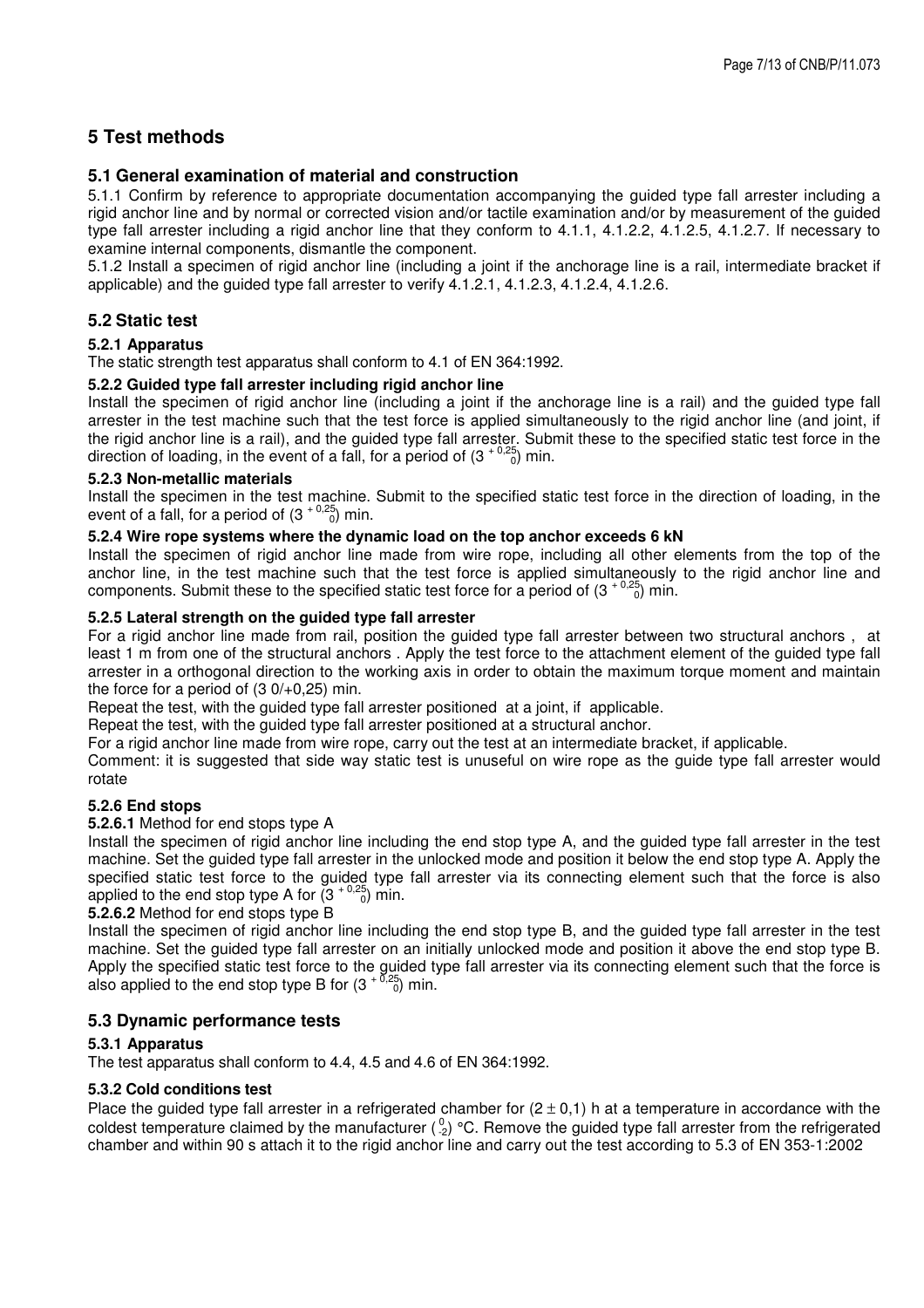#### **5.3.3 Orientation of the rigid anchor line**

- Secure the rigid anchor line at the maximum backwards angle from the vertical, in accordance with the information supplied by the manufacturer.
- Attach the guided type fall arrester by means of its connecting element to the test mass.
- Position the guided type fall arrester on the rigid anchor line at a maximum of 300 mm from the top anchor, but, where an intermediate anchor is fitted, mid-way between the top and the intermediate anchor.
- Hold the mass by the quick release device. Raise the mass above the guided type fall arrester to its maximum height and at the closest distance to the rigid anchor line.
- Let the mass fall without initial velocity. After the fall and with the mass at rest, measure the vertical displacement H of the point of attachment of the mass.
- Repeat the test 5.3.5.2 to 5.3.5.5 for the maximum sideways angle  $(\pm 1)$  in accordance with the information supplied by the manufacturer.
- Repeat the test 5.3.5.2. to 5.3.5.5 for the maximum combination of the backwards and sideways angle  $(±)$ 1<sup>°</sup>) in accordance with the information supplied by the manufacturer.

### **5.4 Dynamic strength on end stop type B**

#### **5.4.1 Apparatus**

The test apparatus shall conform to 4.4, 4.5 and 4.6 of EN 364:1992.

#### **5.4.2 End stop type B**

- Install the specimen of rigid anchor line including the end stop type B, and the guided type fall arrester.
- Position the guided type fall arrester just above the end stop type B and set it in the unlocked mode.
- Attach the guided type fall arrester by means of its connecting element to the test mass.
- Raise the mass as far above the guided type fall arrester as the connecting element permits and at a maximum of 300 mm horizontally from the rigid anchor line. Hold the mass by the quick release device. Release the mass fall without initial velocity.

## **6 Marking**

VG11 recommends that marking includes both EN 353-1:2002 and VG11 RfU11.073

Marking on the guided type fall arrester and the rigid anchor line shall conform to EN 365:2004 and in addition shall include the following:

- a) Marking on the guided type fall arrester:
	- the minimum and maximum rated load;
	- if the quided type fall arrester can be removed from the rigid anchor line, an indication on the guided type fall arrester of the correct orientation in use and the model and type/identification marks of the appropriate rigid anchor line;
- b) Marking on the rigid anchor line or adjacent to the rigid anchor line:
	- if the guided type fall arrester can be removed from the rigid anchor line, an indication about model and type/identification marks of the appropriate guided type fall arrester;
	- the maximum number of users and the minimum distance between each user.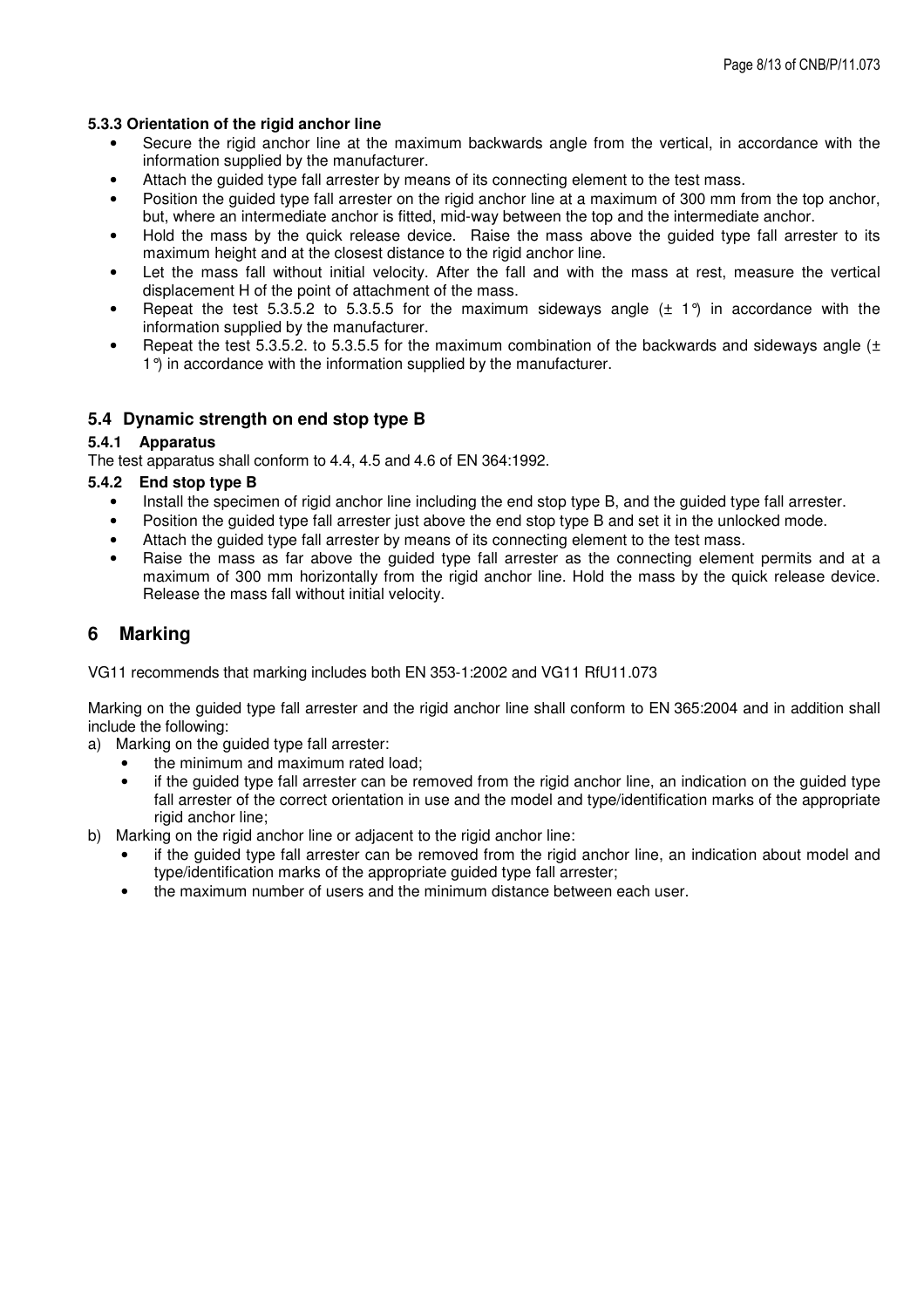## **7 Information supplied by the manufacturer**

## **7.1 General**

The information supplied by the manufacturer shall be provided in the languages of the country of destination. It shall conform to EN 365:2004.

## **7.2 Installation**

In addition to conforming to EN 365:2004, the information supplied by the manufacturer shall include advice or information on installation as follows:

- a) instructions for the installation of the rigid anchor line including the maximum angle of installation from the vertical;
- b) that if the rigid anchor line is a wire rope it shall be anchored to the top and bottom of a structure and the rope shall be tightened to a minimum equivalent force of 0.8 kN;
- c) that if the end stop has not been tested to clause 5.4, it shall be clearly stated that the bottom of the rigid rail can only be terminated where there is a no fall hazard;
- d) additional information on the maximum load which will be applied to the anchorage, based on the result of the dynamic performance test of EN 353-1:2002
- e) that all points of the rigid anchor line where the guided type fall arrester could unintentionally run off the rigid anchor line and there is or could be a fall hazard shall be fitted with an end stop.

#### **7.3 Instructions for use**

In addition to conforming to EN 365:2004, the information shall include advice or information on installation as follows: a) the specific conditions under which the guided type fall arrester including a rigid anchor line may be used;

- b) that the weight of the user, including clothing and equipment, shall not exceed the maximum rated load marked on the guided type fall arrester;
- c) on how to connect the connecting element to a full body harness, including a clear statement on the required position of the harness attachment point, and that the harness attachment point should be at the position of the sternum i.e. a front attachment point; a warning that the full body harness should be properly adjusted to a snug fit and should not be used if loose;
- d) the horizontal distance A (see 3.7), and a warning that the length of the connecting element shall not be extended or shortened, e.g. by adding or subtracting a connector;
- e) if the guided type fall arrester can be removed from the rigid anchor line, that only the type and model of rigid anchor line and guided type fall arrester, as tested to this standard, shall be used;
- f) the correct way of operating the guided type fall arrester on the rigid anchor line;
- g) if the guided type fall arrester can be removed from the rigid anchor line, how to attach and detach it;
- h) if a complete system is supplied, that components of any complete system shall not be substituted unless agreed by the manufacturer of the complete system;
- i) advice that for the first two metres the user may not be protected against hitting the ground and that extra care should be taken when ascending or descending;
- j) that for those systems which permit more than one user there should be a recommendation that there should be a minimum distance of 3 m between the feet of the upper person and the head of the lower person;
- k) a warning that engaging the guided type fall arrester's release function or handling the guided type fall arrester during ascent or descent can hinder the safe operation of the braking mechanism;
- l) advice that it is essential for the safety of the user that any engagement of the guided type fall arrester's release function or handling of the guided type fall arrester during ascent or descent is only carried out from a safe position where there is no risk of a fall;
- m) that the guided type fall arrester shall not be used for work positioning and that if work positioning is required, a separate system shall be used;
- n) the coldest temperature at which the guided type fall arrester including the rigid anchor line may be used.

## **8 Packaging**

Packaging shall conform to EN 365:2004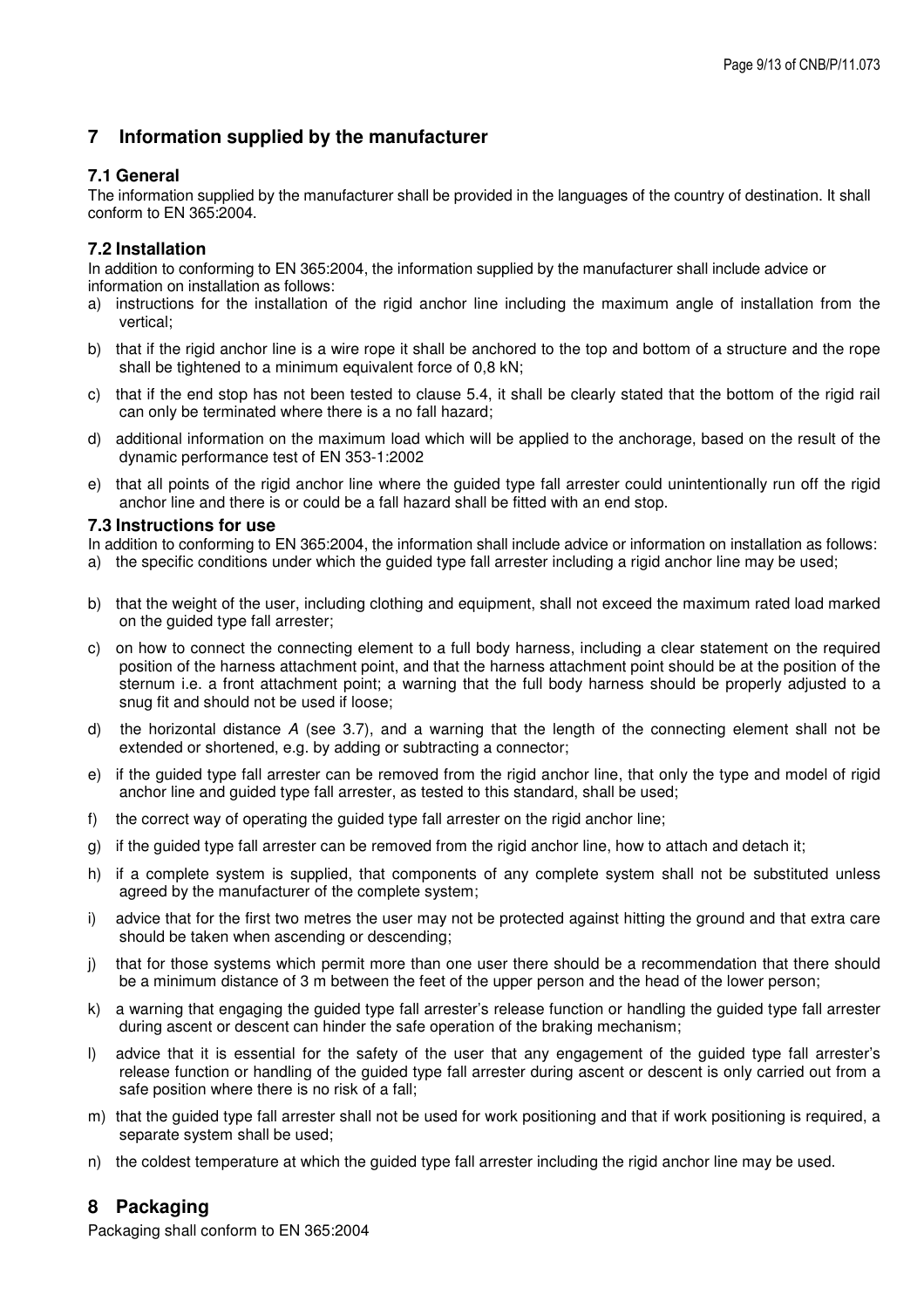## **ANNEX 2**

## **Relevant requirements and test methods of CEN/TC160/WG2 N446**

# **1- Dmin : Minimum distance dynamic test**

#### **1.1 Requirement**

When tested in accordance with the maximum rated load test mass (and at least 100kg), the maximum arrest distance H1 shall be 1m and H2 shall be measured

with

 $H_1$ : vertical displacement of the mass measured on the inner contact point between the lateral eyebolt and the connecting element of the fall arrester

 $H<sub>2</sub>$  locking distance to be measured on the rigid anchor line between initial and final position of the guided type fall arrester.

#### **1.2 Test method**

- Secure the rigid anchor line in accordance with the information supplied by the manufacturer and with a length that provides at least 2m of the rigid anchor line below the fall arrester's initial position, Rail systems shall be secured on the top against vertical movement .
- Attach the guided type fall arrester to the rigid anchor line in accordance with the information supplied by the manufacturers
- Attach the quided type fall arrester by means of its connecting element to the lateral eyebolt of the test mass according to article 4.5 of EN 364:1992 with a distance from the edge of 30mm +-5mm .
- Position the guided type fall arrester on the rigid anchor line at a maximum of 300 mm from the top anchor for wire systems or top fixing point for rail systems or, where an intermediate anchor is fitted, mid-way between the top and the intermediate anchor.
- Hold the central eyebolt of the rigid steel mass by the quick release device.
- Raise the mass vertically in the same plane as the rigid anchor line and the guided type fall arrester to its maximum height and at the closest distance to the rigid anchor line (the rigid steel mass might be in contact with the guided type fall arrester but shall not be above the guided type fall arrester), see figure 1.
- Let the mass fall without initial velocity. After the fall and with the mass at rest, measure the vertical displacement  $H_1$  and  $H_2$

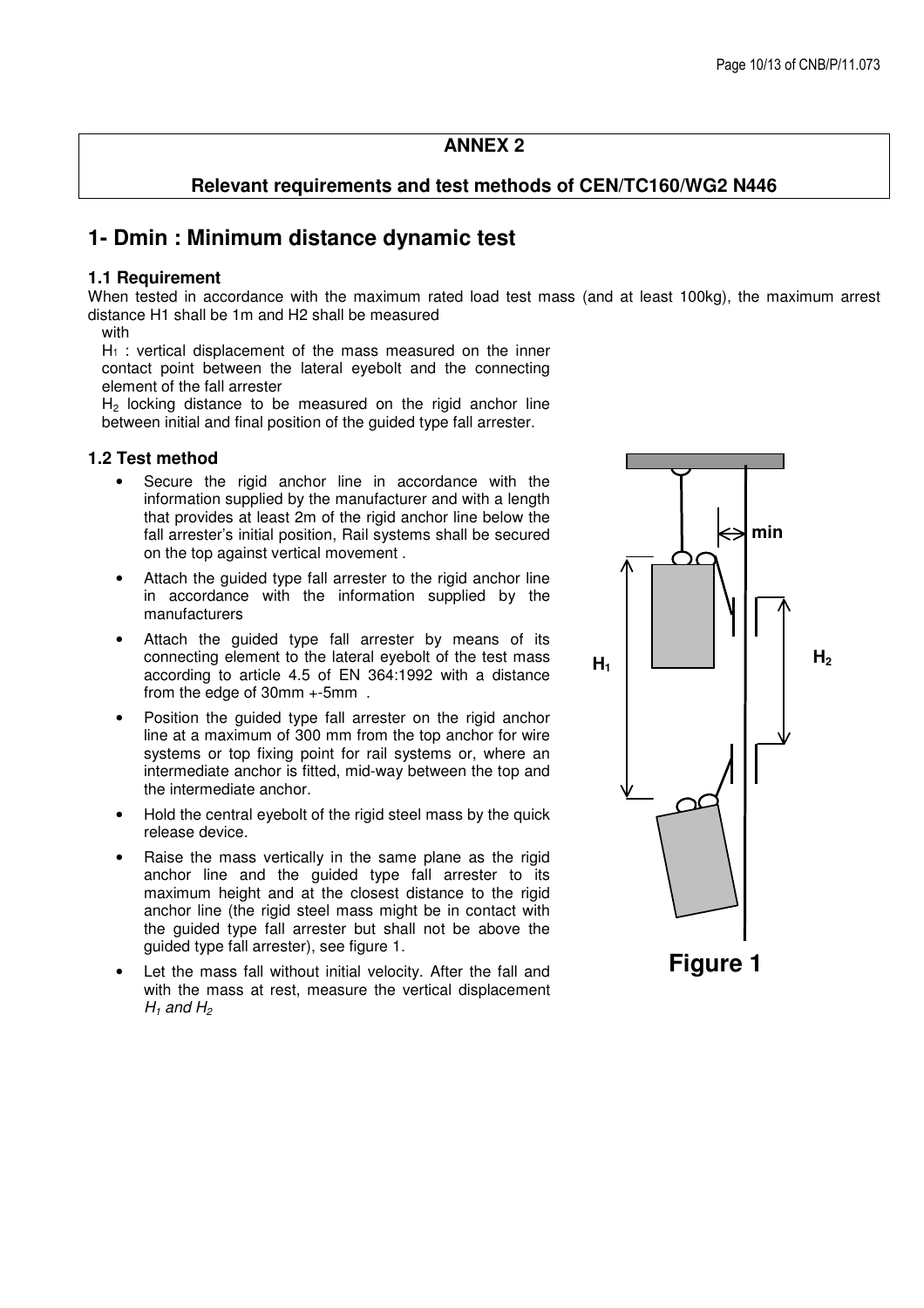

# **2- Dmax: Maximum distance dynamic test**

Figure 2: Maximum distance dynamic test

## **2.1 Requirement**

When tested with the maximum rated load test mass (and at least 100kg) the arrest distance H shall not exceed  $2L_{1} + L_{2} + 1m$  with

H : vertical displacement of the mass measured on the inner contact point between the lateral eyebolt and the connecting element of the fall arrester

 $L_1$ : length of the guided fall arrester lanyard

L<sub>2</sub> : additional test lanyard (to simulate flexibility of harness and body positioning). L<sub>2</sub>= (210 +/- 5)mm. Use as many screwlink connectors (EN362 type Q) as necessary to achieve  $L_2$ 

## **2.2 Test method**

- Install the system in accordance with figure 2 with at least 2m of rigid anchor line below the fall arrester initial position
- Rail systems shall be secured on the top against vertical movement .
- Attach the guided type fall arrester to the rigid anchor line in accordance with the information supplied by the manufacturers
- Secure the rigid anchor line in accordance with the information supplied by the manufacturer.
- Connect the guided type fall arrester to the rigid anchor line
- Connect the 210mm test lanyard to the guided type fall arrester
- Connect the 210mm test lanyard to the offset eyebolt of the steel rigid mass.
- Position the guided type fall arrester on the rigid anchor line at a maximum of 300 mm from the top anchor, but, where an intermediate anchor is fitted, mid-way between the top and the intermediate anchor.
- Hold the mass by the quick release device from the centre eybold
- Move the rigid steel mass to its furthest distance away from the rigid anchor line. Whenever the quided type fall arrester can move freely (down) when applying a backward force, test it in an unlocked position. If necessary, increase the distance D until the guided type fall arrester becomes fully unlocked. If necessary lift the mass.
- Let the rigid steel mass fall. After the fall and with the mass at rest, measure the displacement H of the point of attachment of the mass.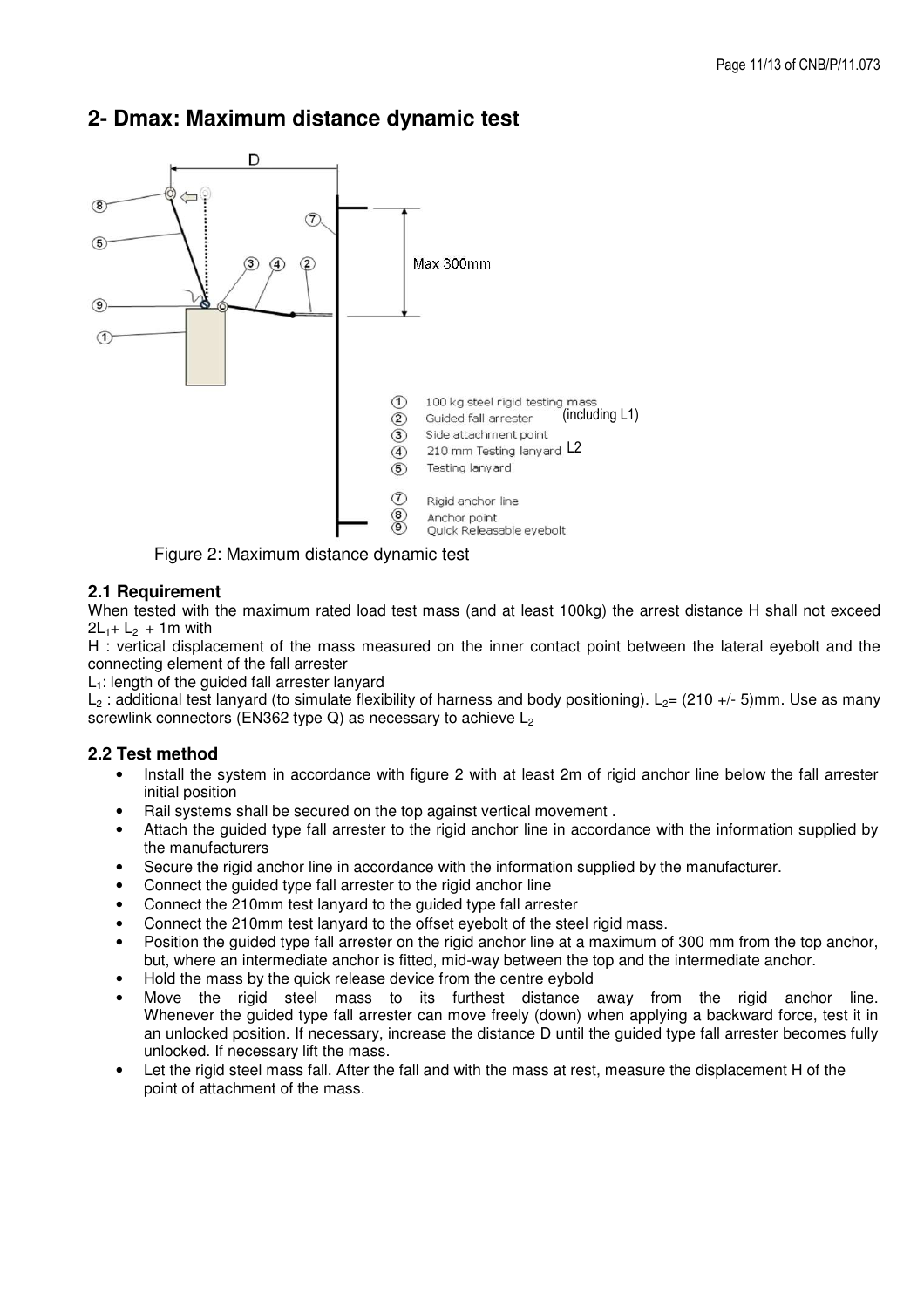# **3- FB: Fallback falls dynamic test**



Figure 3: Fallback fall dynamic test

## **3.1 Requirement**

When tested in accordance with the maximum rated load test mass (and at least 100kg), the maximum arrest distance H1 shall be 1m and H2 shall be measured

with

H<sub>1</sub> : vertical displacement of the mass measured on the inner contact point between the lateral eyebolt and the connecting element of the fall arrester

H<sub>2</sub> locking distance to be measured on the rigid anchor line between initial and final position of the guided type fall arrester.

## **3.2 Test method**

See figure 3

Move m1 in such a way that L1 is horizontal until the guided type fall arrester is unlocked. If necessary, lift m1 until the guided type fall arrester unlocks.

Connect the load cell to the lanyard of m2 and move the guided test lanyard supporting m2 until the required force F is reached

Let the rigid steel mass fall. After the fall and with the mass at rest, measure the displacement H1 and H2 of the point of attachment of the rigid steel mass

## **Legend**

 $m_1$  = maximum rated load

 $m_2$  = 150 kg

- $L_1$  = length of the connecting element of the guided fall arrester
- L2 =  $(0.5 \pm 0.1)$  m, rigid quick link including the load cell
- $F = (150 + (-20)N,$  initial tension (applied by moving attachment of m2)
- $L3$  = length between the centre of the pulley and the upper attachment point of the lanyard of the mass m2.  $L3 = (3000+/-50)$ mm
- 1- Pulley to connect load cell (proposal: diameter less than 5cm)
- 2- Guiding test lanyard: wire rope 8mm 7x19 Galvanized